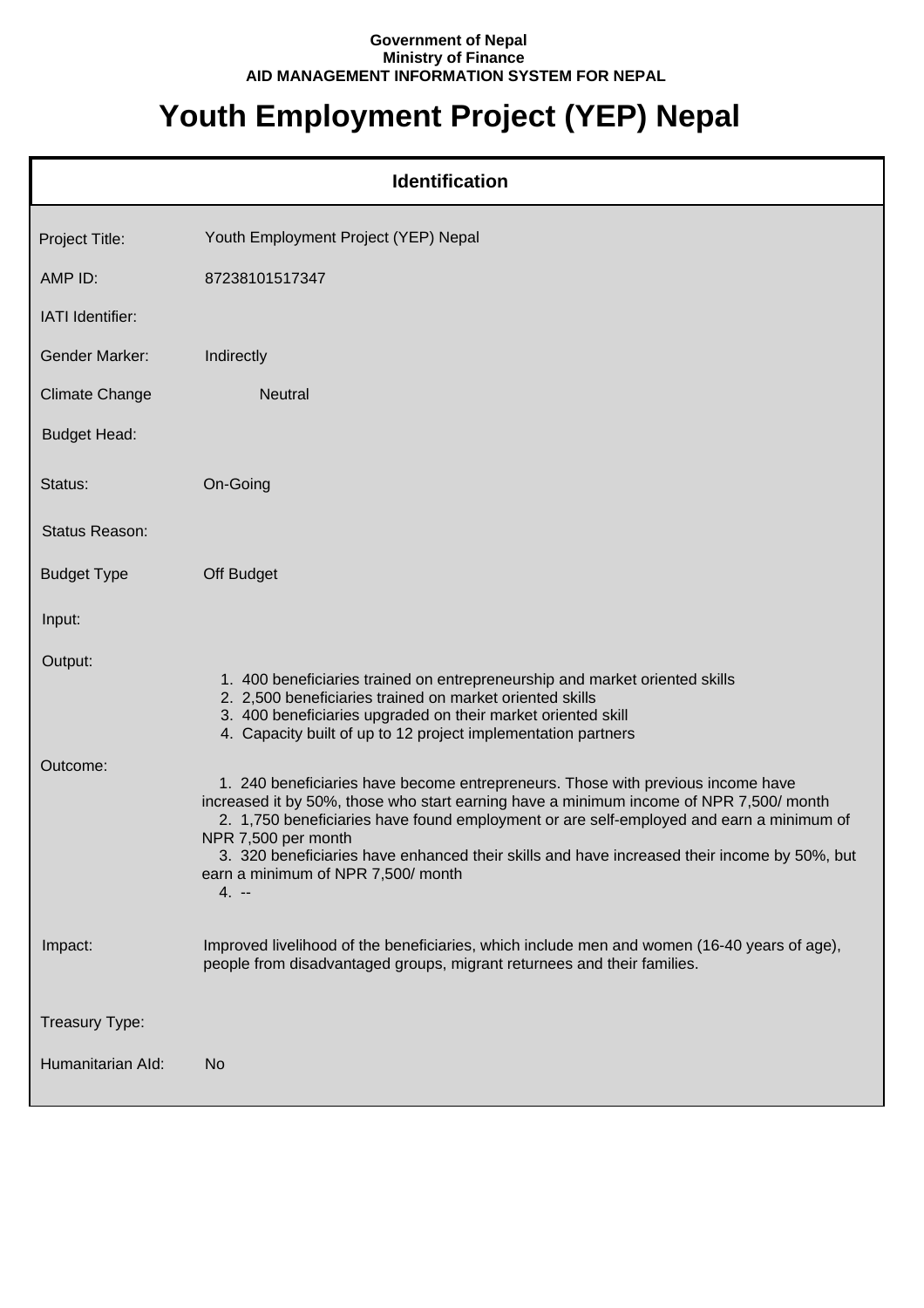| Location                  |            |
|---------------------------|------------|
| Location                  | Percentage |
| Dhankuta (Dhankuta)       | 4.0%       |
| Morang (Biratnagar)       | 26.0%      |
| Sunsari (Inaruwa)         | 21.0%      |
| Mahottari (Jaleswor)      | 17.0%      |
| Sarlahi (Malangwa)        | 25.0%      |
| Sindhuli (Sindhuli Madhi) | 7.0%       |

| <b>National Plan</b>                                                                                                  |            |
|-----------------------------------------------------------------------------------------------------------------------|------------|
| Program                                                                                                               | Percentage |
| [Labour and Employment] [Macroeconomic Policy and Economic Development Policy] [<br>National Development Plan (NDP) ] | 50.0%      |
| [Youth and Development] [Social Development Policy] [National Development Plan<br>$(NDP)$ 1                           | 50.0%      |

| <b>Sector</b>                           |            |
|-----------------------------------------|------------|
| Sector                                  | Percentage |
| Nepal Sector Classification EDUCATION 0 | 50.0%      |
| Nepal Sector Classification LABOUR 0    | 50.0%      |

| <b>Implementing/Executing Agency</b>         |        |  |
|----------------------------------------------|--------|--|
| Donor                                        |        |  |
| <b>Swisscontact Nepal</b>                    | 0.0%   |  |
| <b>Responsible Organization</b>              |        |  |
| Ministry of Women, Children & Social Welfare | 100.0% |  |
| <b>Executing Agency</b>                      |        |  |
| <b>Swisscontact Nepal</b>                    | 100.0% |  |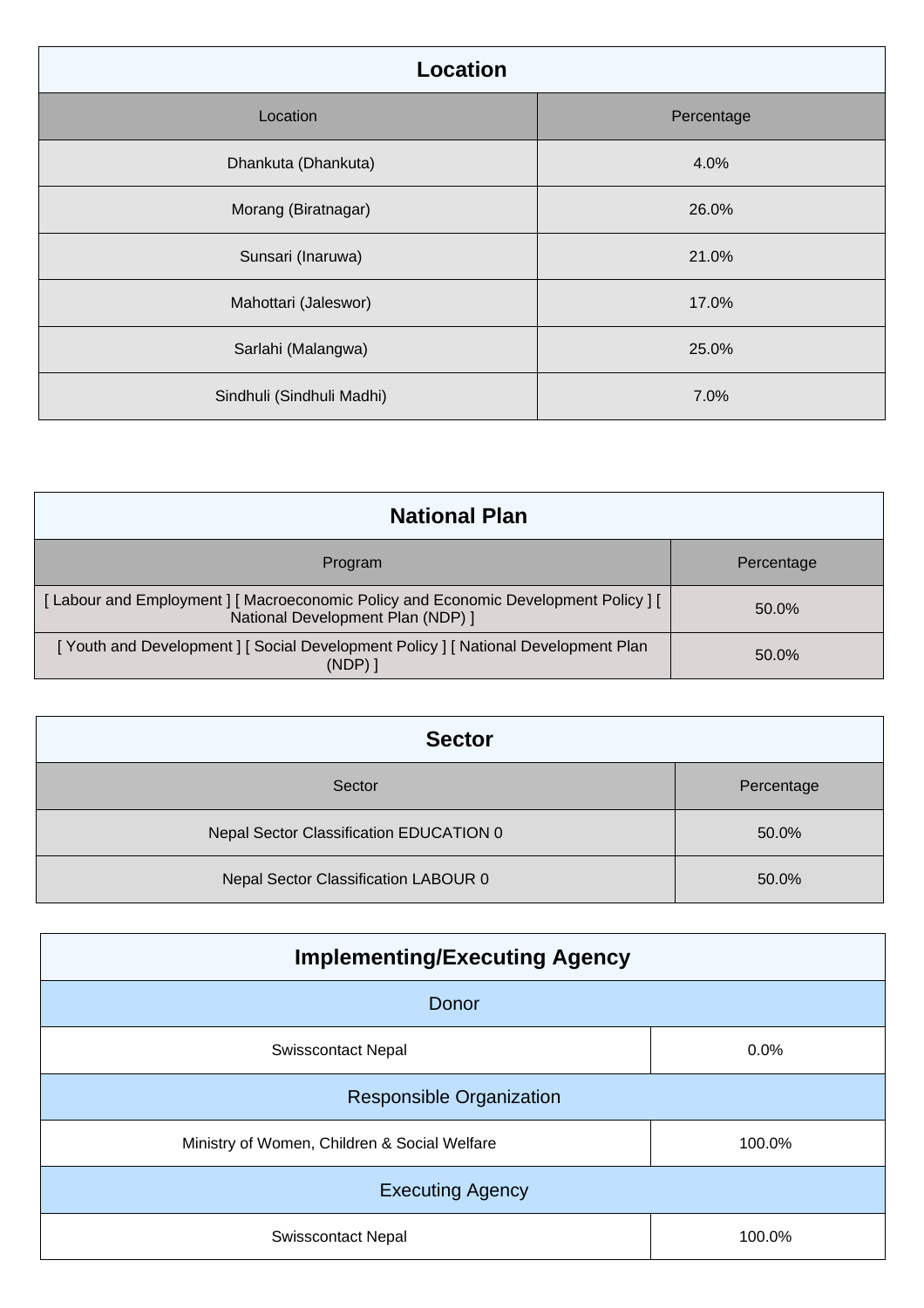## Implementing Agency

Swisscontact Nepal 100.0%

| <b>Funding</b>             |                            |                       |                               |            |                     |
|----------------------------|----------------------------|-----------------------|-------------------------------|------------|---------------------|
| Transaction<br>Date        | Type of<br>Assistance      | Mode of<br>Payment    | Post Earthquake<br>Assistance | Commitment | <b>Disbursement</b> |
|                            |                            |                       | <b>Swisscontact Nepal</b>     |            |                     |
| <b>Actual</b>              |                            |                       |                               |            |                     |
| 5/15/2017                  | <b>Grant Aid</b>           | Direct Payment        | No                            | 1,525,000  | 0                   |
| 6/30/2017                  | <b>Grant Aid</b>           | <b>Direct Payment</b> | No                            | 0          | 379,043             |
| 6/30/2018                  | Grant Aid                  | <b>Direct Payment</b> | No                            | 10         | 425,888             |
| 6/30/2019                  | <b>Grant Aid</b>           | <b>Direct Payment</b> | No                            | O          | 90,591              |
| 12/31/2019                 | <b>Grant Aid</b>           | <b>Direct Payment</b> | No                            | 0          | 302,089             |
| 6/30/2020                  | <b>Grant Aid</b>           | <b>Direct Payment</b> | No                            | 10         | 129,447             |
| <b>Total</b>               |                            |                       | 1,525,000                     | 1,327,055  |                     |
|                            | Total (Swisscontact Nepal) |                       |                               | 1,525,000  | 1,327,055           |
| <b>UNDISBURSED BALANCE</b> |                            |                       | 197,945                       |            |                     |

|                                | <b>Progress Achieved</b> |
|--------------------------------|--------------------------|
| Progress Achieved:             |                          |
| Key Problems:                  |                          |
| Steps Taken to Solve Problems: |                          |